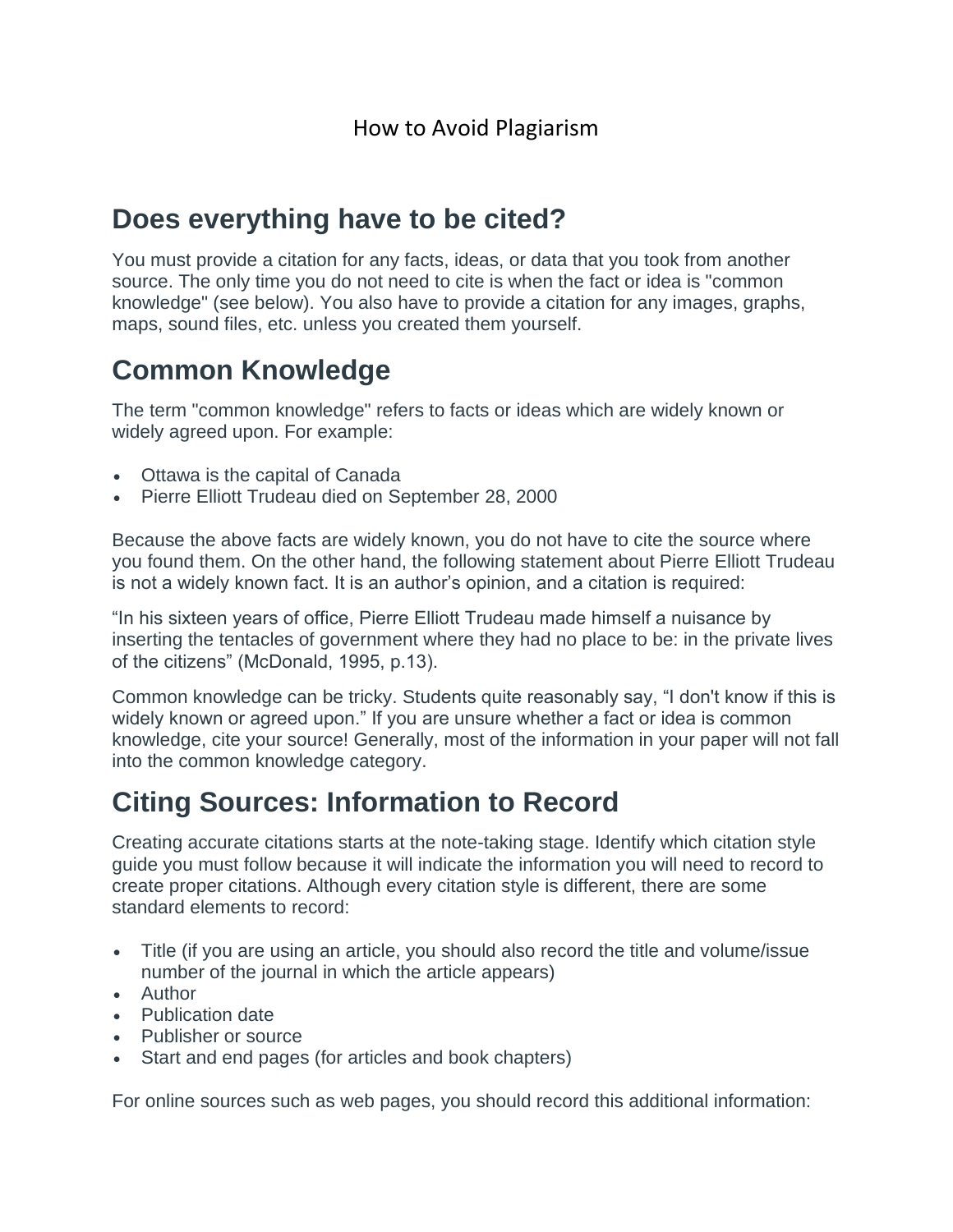- The date you accessed the site (not all citation styles require this, but it is a good practice to keep a record)
- The URL

# Note-Taking **Why is it important?**

Note-taking is an important skill to develop. For one thing it will help you organize the information you gather during your reading and research, which will make writing your paper easier. For another, proper note-taking can help prevent plagiarism. If you take notes carefully you can track:

- details about your source (author, title, page, etc.)
- which information came from which source
- which words in your notes are direct quotes, which ideas are your own, etc.

## **How to Create Proper Notes**

There is more than one way to take notes as you read. This section demonstrates one effective method. In the method below:

- the source is clearly identified (author, title, page, etc.) with all the information required to write the citation
- the quotation marks and square brackets make clear which words are direct quotes, which ideas are your own, etc.